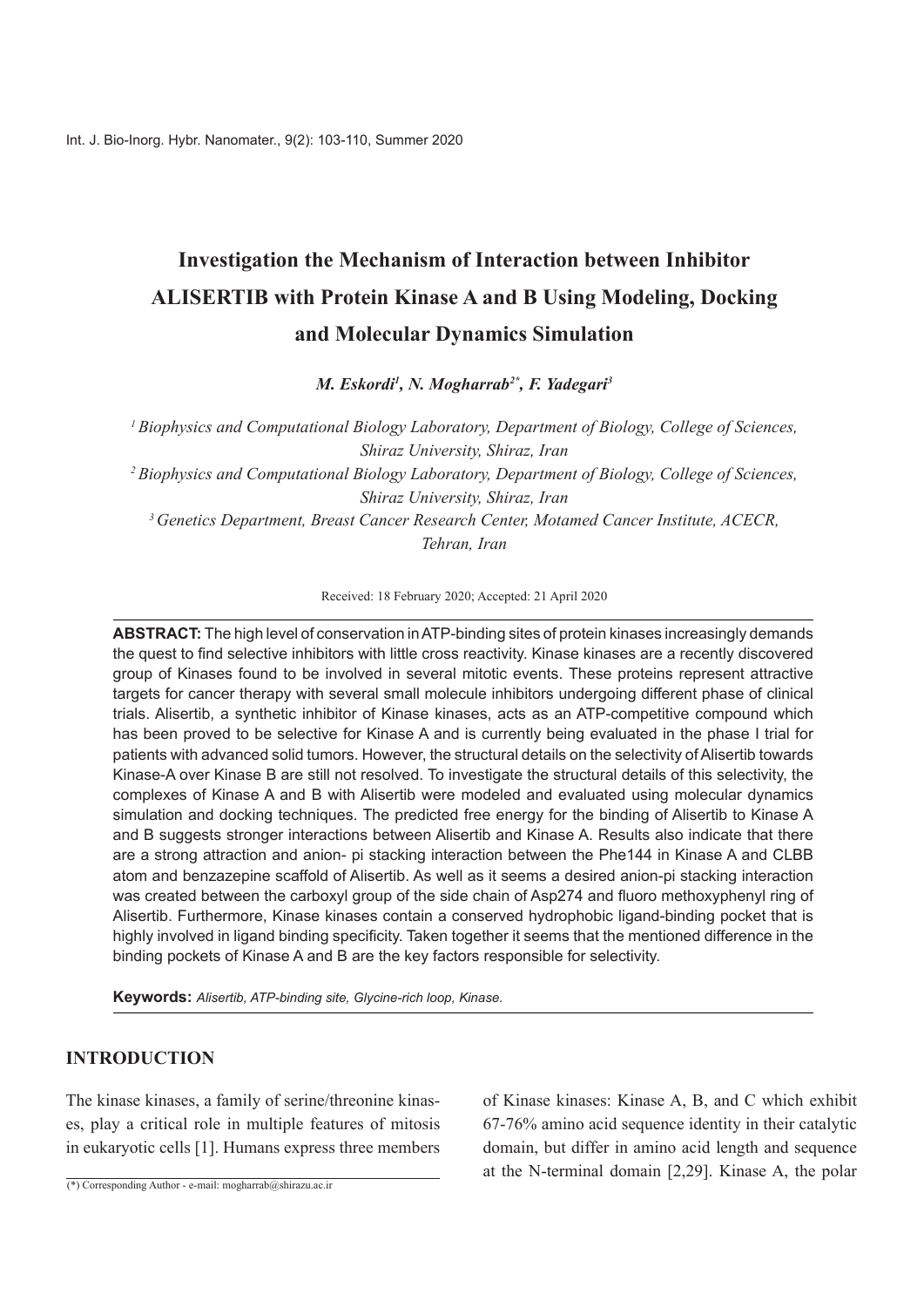kinase, localizes on centrosomes, and plays a crucial rial kinase, is a chromosomal passenger protein that role in each step during mitosis. Kinase B, the equatotance of Kinase C, it is specifically expressed in the ing mitosis. Although little is known about the impormoves from centromeres to the spindle midzone durlation of Kinase kinases due to gene amplification and testis and plays a role in spermatogenesis [3]. Dereguoverexpression results aneuploidy and may contribute to tumor genesis. A large amount of evidence indicates that Kinase kinases are over expressed in a variety of tial targets for cancer chemotherapy. In recent years, a nases have attracted considerable attention as potentate, and thyroid cancers [4]. As a result, Kinase kisolid tumors, including colon, breast, pancreas, prosnumber of small molecule inhibitors targeting Kinase kinases are developed which can be subdivided in to three general classes [5]; selective Kinase A inhibitors such as MLN8054 [6] and Alisertib  $[7,8,10,11,12]$ , selective Kinase B inhibitors such as hesperidin [9] and  $AZD1152$  [13], and Kinase  $A/B$  inhibitors such jorities of these synthetic Kinase kinase inhibitors are as VX-680  $[14]$  and ZM447439  $[15]$ . The great ma-ATP-competitive and has a planar heterocyclic ring system that can occupy the adenine-binding region and mimic adenine-kinase interactions. Alisertib. a competitive compound which has been proved to be synthetic inhibitor of Kinase kinases, acts as an ATPated in phase I and II trials for patients with advanced selective for Kinase A and is currently being evalusolid tumors. However, the structural details on the selectivity of Alisertib towards Kinase-A over Kinase B are still not resolved. On the other hand, a thorough tional design of novel antitumor drugs and accelerate understanding of ligand binding sites may aid the raimportant therapeutic breakthroughs. To obtain new ploving modeling, molecular docking and molecular teractions, we have carried out a theoretical study eminsights into this specific Inhibitor-Kinase, kinase indynamics simulation.

#### **MATERIAL AND METHODS**

#### *Modeling*

All starting atomic coordinates of proteins were mod-

## **The active model of Kinase A**

For the preparation of this model, we used the human ward, we refined 1-6 and  $22-29$  (related to TPX2) and structure 1LO5 recorded in the PDB database. After- $140-149$  (related to glycine-rich loop) regions. For this purpose, were used for 3HA6, 3E5A and 4C2V, lated in the Thr  $287$  and Thr  $288$  locations [17, 18]. nase kinase A, the ultimate structure was phosphoryrespectively. Moreover, to generate active form of Ki-

#### **The active model of Kinase B**

For the preparation of this model, we used Human Kinase B (PDB:  $4AF3$ ) as a template structure, and missing areas (Activation loop and Glycine-rich loop) were refined by Xenopus Kinase kinase (PDB: 2BFX and  $4C2V$ , respectively).

#### *Alisertib of Model*

Since no recorded three- dimensional structure for Alisertib in PDB, its analog structure, MLN8054 ture was modeled and energy minimized with Hyper-<br>chem software [19]. (PDB:  $2X81$ ) was used as a template. Then this structure was modeled and energy minimized with Hyper- $(PDB: 2X81)$  was used as a template. Then this struc-

#### *Molecular dynamics (MD) simulation*

increase and Modeler 9.9 software [16].<br>
The active model of Kinase A<br>
For the preparation of this model, we structure ILOS recorded in the PDE<br>
ward, we refined 1-6 and 22-29 (relies<br>
4.140.149 (related to glycine-rich lo All Molecular dynamics simulations were performed using the GROMACS simulation package version 4.5.3 and modified GROMOS 43A1 force field. Each protein was centered in a cubic box and immersed in SPCE water molecules so that the shortest distance between the protein and the box boundaries was 1.1 nm and periodic conditions were applied. To achieve a neutral simulation box, the net charge of the protein was neutralized by replacing water molecules with necessary Cl or Na<sup>+</sup> ions. Each solvated and neutral ized was energy minimized using the steepest descent algorithm until the maximum force was smaller than sition- restrained MD simulations were sequentially 500 kJ/mol.nm. After energy minimization, two-pocarried out to adjust temperature and velocities and tein. First, to adjust the system temperature, an NVT to equilibrate the solvent and ions around the pro- $MD$  simulation was performed for 400 ps at 300 K by imposing thermal energy in a constant volume con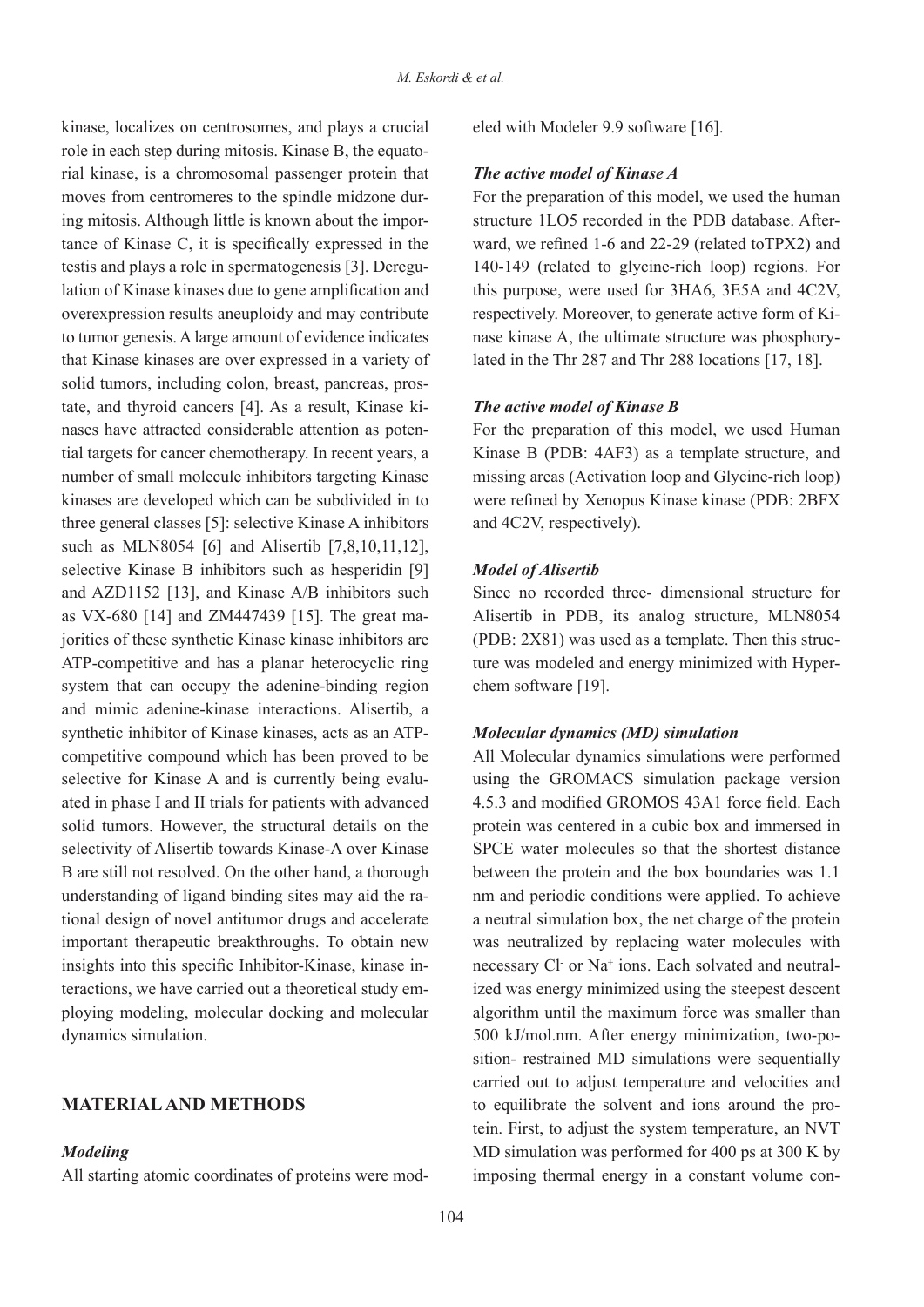dition using the velocity rescale algorithm (modified Berendsen thermostat) with  $\tau_r = 0.1$  ps (ref-15). After arrival at the correct temperature, the resulting atom velocities and coordinates were used to start an NPT MD simulation at 300 K and 1 bar for 400 ps by parrinello-Rahman algorithm with  $\tau_p = 2.0$  ps during which MD simulation at 300 K and 1 bar for 400 ps by parridensity of the system was stabilized at around 1000 kg/m<sup>3</sup> [20,21]. Finally, the production MD period of ture  $(300 \text{ K})$  without position restraints was performed  $600000$  ps at constant pressure  $(1 \text{ bar})$  and temperaon four systems. Bond length was constrained using timized with a cut-off radius of  $1.0$  nm. The particle Jones and short-range electrostatic interactions are op-LINCS algorithm  $[22]$ . In Gromos 43A1 the Lennardmesh Ewald algorithm was used for the long range electrostatic interactions  $[23]$ . The neighbor list was updated every 5 steps. Each component of the system pic pressure coupling was used to keep the pressure at was coupled separately to a thermal bath, and isotrothe desire value. A time step of  $2$  fs was used for the integration of equation of motion.

#### *Molecular Docking*

ing was initially performed in the Auto Dock  $4.0$ To estimate the binding Energy, flexible ligand docksoftware package. Polar hydrogen atoms were added. nonpolar hydrogen atoms were merged and Gasteiger lations were performed with the Lamarckian genetic charges were assigned by default. All docking calcualgorithm  $(LGA)$  [24]. A population size of 300 and  $25,000,000$  energy evaluations were used for 10 runs. The grid dimensions were  $40\times40\times40$  points along the  $x-$ ,  $y-$  and  $z-$  axes. And grid spacing of 0.375 Å was gies and reasonable orientations in light of the nature used. The conformation with the lowest docked enerof the ATP-binding pocket were chosen for subsequent analysis [24,26,28].

## **RESULTS AND DISCUSSION**

nase A/B as well as their complexes with Alisertib Molecular dynamics simulation for both Kinase kiwas performed during 60 ns. After the simulation, using data from the simulation tools in Gromacs 4.6.7 package to verify the accuracy of the simulation, some

tural changes, and changes in the interaction region of tures. After that to determine the equilibrium, Strucparameters were examined throughout all four strucall four structures were assessed in the presence and absence of inhibitor. Finally, the range of  $10 - 60$  ns was chosen for all analysis.

#### *Structural* analysis

tially, Radius of gyration was computed for all four To investigate the structural changes of proteins, iniing the concentration of protein. The calculation of systems. The radius of gyration is a scale for measurthis parameter was performed during the final 50 ns of simulation. The results showed that in the presence teins were increased substantially. On the other hand, of inhibitors Radius of gyration values of all four proto assess the stability of protein, root- mean-square deviation (RMSD) of backbone atoms of protein. ligand-binding site, and ligand was estimated. The structure of proteins and ligands was stable except for the glycine-rich loop. In other words, in the presence gand can place in the ligand-binding site. This is while of ligand, glycine-rich loop being opened so that lithe RMSD of Kinase-A ligand binding site were decreased substantially after ligand binding.

#### *Binding modes of Kinase A and -B with Alisertib*

tion modes of Alisertib with Kinase A and  $-B$  should gous and conservative in the binding site, the interac-Because of two Kinase proteins are highly homolotive study of the structures of the Kinase A-Alisertib tween two Kinase kinases, we performed a comparabe very similar. To throw light on the differences beand Kinase B-Alisertib complexes. In the other words,  $A$  B and inhibitor. Hence amino acids of the ligand-<br>binding site were divided into three categories. there are some specific interactions between Kinase-<br>A/B and inhibitor. Hence amino acids of the ligandthere are some specific interactions between Kinase-

*Specific amino acids in Kinase A ligand binding site* In Kinase A, binding site, Phe  $144$ , Lys  $162$ , Thr $217$ , and Asp274 constitute specific interactions with Alisertib. So that HD2, CD2, CE2, O and CA atoms of Phe144 undergo favorable hydrophobic interactions with HAI atom of inhibitor. Also, the phenyl ring of teraction with CLBB atoms of Alisertib. It seems that Phe  $144$  establishes favorable anion  $-pi$  stacking in-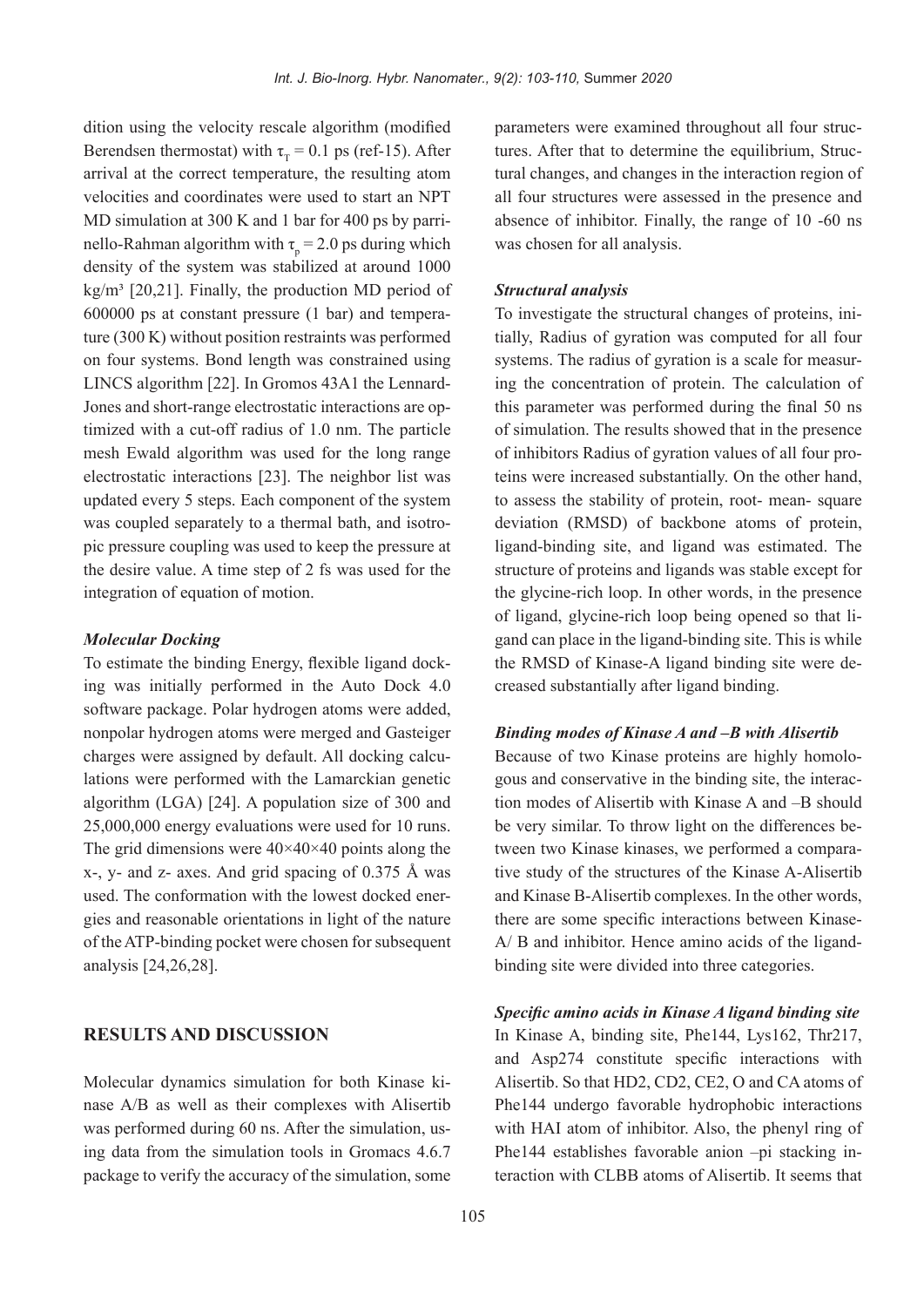there is a strong attraction between N atom of Phe144 and CLBB atom of Alisertib. On the other hand, the oxygen atom of Phe 144 created an anion- pi stacking tor. That the gatekeeper residue leucine is identical in interaction with the benzazepine scaffold of inhibithe three identical sequences (Leu210 in kinase  $A$  and Leu156 in kinase B). Moreover, there are only four residues located in the vicinity of the ATP binding site that is not identical between kinase A and kinase B. Particularly, Leu215, Thr 217, Val 218, and Arg 220 of kinase-A are replaced by Arg159, Glu161, Leu162, and Lys164 in kinase B. According to 3D structures and properties of the amino acids, these replacements are compared to gain insight into their influence on the binding pocket. The replacement of Val 218 by line and leucine are nonpolar and lipophilic with side Leu162 seems to be the least important since both vachains pointing away from the pocket. In contrast, the ered great importance. In this case, a polar threonine replacement of Thr217 by  $Glu161$  should be considger and more flexible side chain. And this residue is residue is replaced by an acidic glutamate with a loned by Dodson et al [25]. In their work, the individual ment was validated by the experimental results reportbose binding region. The importance of this replacelocated near the edge of the catalytic pocket in the ri-T217E point mutant of kinase-A is almost 20-fold less potently inhibited by MLN8054 than the wild-type kinase A. Our result showed that there is favorable hydrophobic interaction between CG2 of Thr217 and HAY atom of Alisertib RTIB but it seems that there is an electrostatic repulsion between side chains of Glu161 and CLBB and NAQ atoms of Alisertib. The remaining two replacements seem to be of medium significance. Although the replacement of Leu215 by Arg $159$  has a nonpolar residue replaced by a basic one, the side chains of both leucine and arginine are lytic pocket. In the replacement of  $Arg220$  by Lys164, directed toward the solvent and away from the cataboth residues share the same basic character and their side chains point to the solvent. As well as it seems a tween the carboxyl group of the side chain of Asp274 desired anion-pi stacking interaction was created beand fluoro methoxyphenyl ring of Alisertib, while this amino acid is far from Alisertib in kinase B.

*Specific amino acids in Kinase B ligand binding site* Since Alisertib is also kinase B inhibitor, we analyzed Kinase B binding site and found that the interactions between residue Gly84 and Alisertib are stronger than corresponding residues in kinase B. In the other word, N. H. and CA atoms of Gly84 were created desired hydrophobic interactions with HAI atom of Alisertib with average distances of  $3.5$  Å. While the average distances between atoms of Gly140 in kinase A and atoms of Alisertib are  $6.02 \text{ Å}$ .

Table 1. Hydrophobic interactions between Benzazepin Scaffold of inhibitor and specific amino acids of Protein

| Kinase A:         | Atoms of Benzazepin Scaffold | Distance $(A)$ | Contact (for each frame) |
|-------------------|------------------------------|----------------|--------------------------|
| Leu139 side chain | CALCBC, HALHBC               | 4.5            | 15                       |
| Leu263 side chain | NAV, CAB                     | 4.7            | 6                        |
| Gly140 side chain | CBC,CAI,CAH                  | 3.5            | 28                       |
| Kinase B:         |                              |                |                          |
| Val91 side chain  | CALHALCBC, HBC               | 4.3            | 11                       |
| Leu207 side chain | NAV, CAB                     | 5.1            |                          |

no acids present in the A and B interaction zone with ALISERTIB during the Table 2. Comparison of the number of hydrophobic contacts between the amianalyzed time frame.

| Model               | Total Contact (for each frame) |
|---------------------|--------------------------------|
| Kinase A-Alisertib  | 779                            |
| Kinase B- Alisertib | 749                            |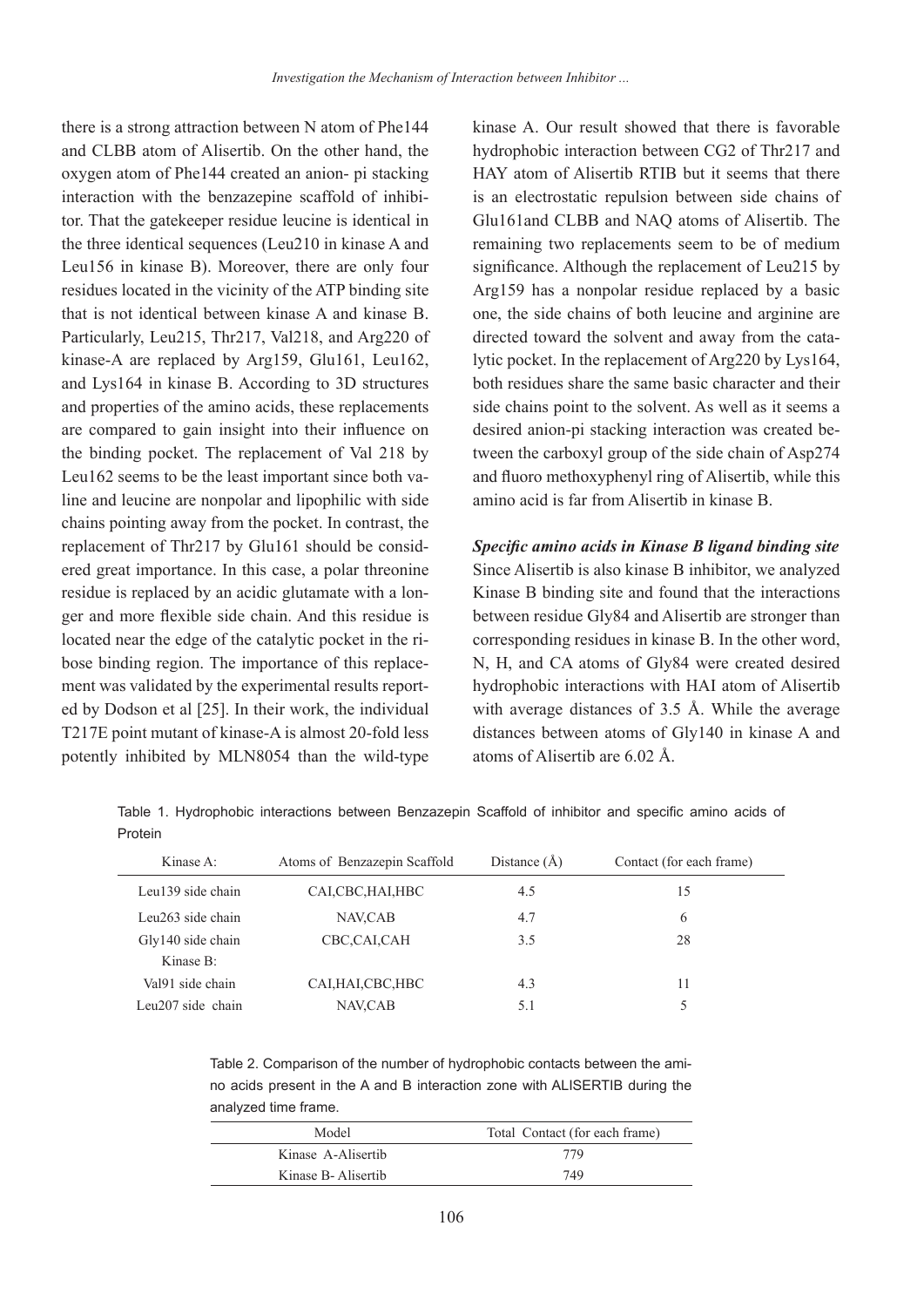| Amino acids in Kinase A: |                               | Total contact (for each) |                |
|--------------------------|-------------------------------|--------------------------|----------------|
|                          | Atoms of Alisertib            | frame)                   | Distance $(A)$ |
| Thr217 Side chain        | (FAX)                         | 3                        | 3.4            |
| Leu139 Side chain        | (HAI, HBC, CAI, CBC)          | 15                       | 4.5            |
| Gly140                   | (CL, HAI, CAI, CBC, CAH, HBC) | 28                       | 3.8            |
| Lys141 Side chain        | (CBK, OAZ)                    | 14                       | 4.1            |
| Phe275 Side chain        | (Phenyl Ring)                 | 58                       | 4.8            |
| Leu263 Side chain        | (FAX,CAB,NAV)                 | 10                       | 4.3            |
| Amino acids in Kinase B: |                               |                          |                |
| Val91(Side chain)        | (CAI, HAI, CAH, CL)           | 17                       | 3.8            |
| Phe88(Side chain)        | Phenyl Ring                   | 72                       | 4.1            |
| Leu $207$ (Side chain)   | (CAB, NAV, FAX)               | 9                        | 4.4            |
| Ala217(Side chain)       | (FAX, HAY)                    | 4                        | 5.5            |

Table 3. Distance (Å) and number of hydrophobic contacts between specific amino acids Kinase kinase A and B with Alisertib during the analyzed time frame

# *Non-specific amino acids in Kinase A and B ligand* **binding** site

ib and kinase A are mainly determined by residues It can be seen that the interactions between Alisert-Ala213, Leu 263, Arg 137, Tyr 212, Leu 139, Val 147, Arg220, Leu194, Gly216, Leu210, Leu215, Ala160, and Asp261. Residues such as Leu 83, Val91, Leu 138, Glu155, Tyr156, Ala157, Arg159, Asn205, and Leu207 of kinase  $B$  also undergo strong interactions with Alisertib. Correspondingly, the residue Glu-<br>161 causes an unfavorable contribution to kinase B, compared with Thr217 which is favorable to kinase A. It indicates that the interaction spectra of Kinase A and Kinase B are quite similar. However, interactions with kinase-A are stronger than those with Kinase  $B$ . which is consistent with the experimental result that Alisertib shows stronger activities towards kinase-A over kinase B

#### *Hydrogen bond between Kinase A/B and Alisertib*

The conservative residues from H-bond interactions with Alisertib, playing a key role in stabilizing the

binding of the conformation. The two H-bond between Alisertib and Ala in the hinge region were strongly formed with occupancies of over 90% for both kinase  $A/B$  complexes during the 50 ns MD simulation And the distances of the two H-bonds were almost the same for both proteins, with average distances of  $2.9 \pm 0.12$ Å for Ala213/157 C=O...H-N, and  $3.02 \pm 0.13$  Å for Ala213/157 N-H $\dots$ N. Therefor the H-bonds with the hinge region are essential for Alisertib binding to Kinase kinases.

# Mechanism of selectivity for ALISERTIB over ki-<br>nases

Here we mainly discuss its selectivity mechanism by tioning that there are primarily three different residues considering two individual factors. It is worth menin active sites between Kinase A and kinase B, namely the corresponding residues:  $L215/R159$ , T217/E161, and R220/K164. Meanwhile, the inhibitor Alisertib undergoes similar interactions with the two proteins in the binding pockets. Based on the structural and the dynamic information, the conformational changes at

Table 4. Comparison of the percentage of hydrogen bonds formed between the protein and the inhibitor.

| Protein   | Donor        | Acceptor (inhibitor) | Percentage of hydrogen bonds $=$<br>Occupancy $(\% )$ | Distance $(A)$ |
|-----------|--------------|----------------------|-------------------------------------------------------|----------------|
| Kinase A: | Ala $213(0)$ | (NAQ)                | 96.8                                                  | 2.9            |
|           | Ala $213(N)$ | (N1)                 | 80.17                                                 |                |
| Kinase B: | Ala $213(0)$ | (NAQ)                | 96.05                                                 | 2.9            |
|           | Ala $213(N)$ | (N1)                 | 75                                                    |                |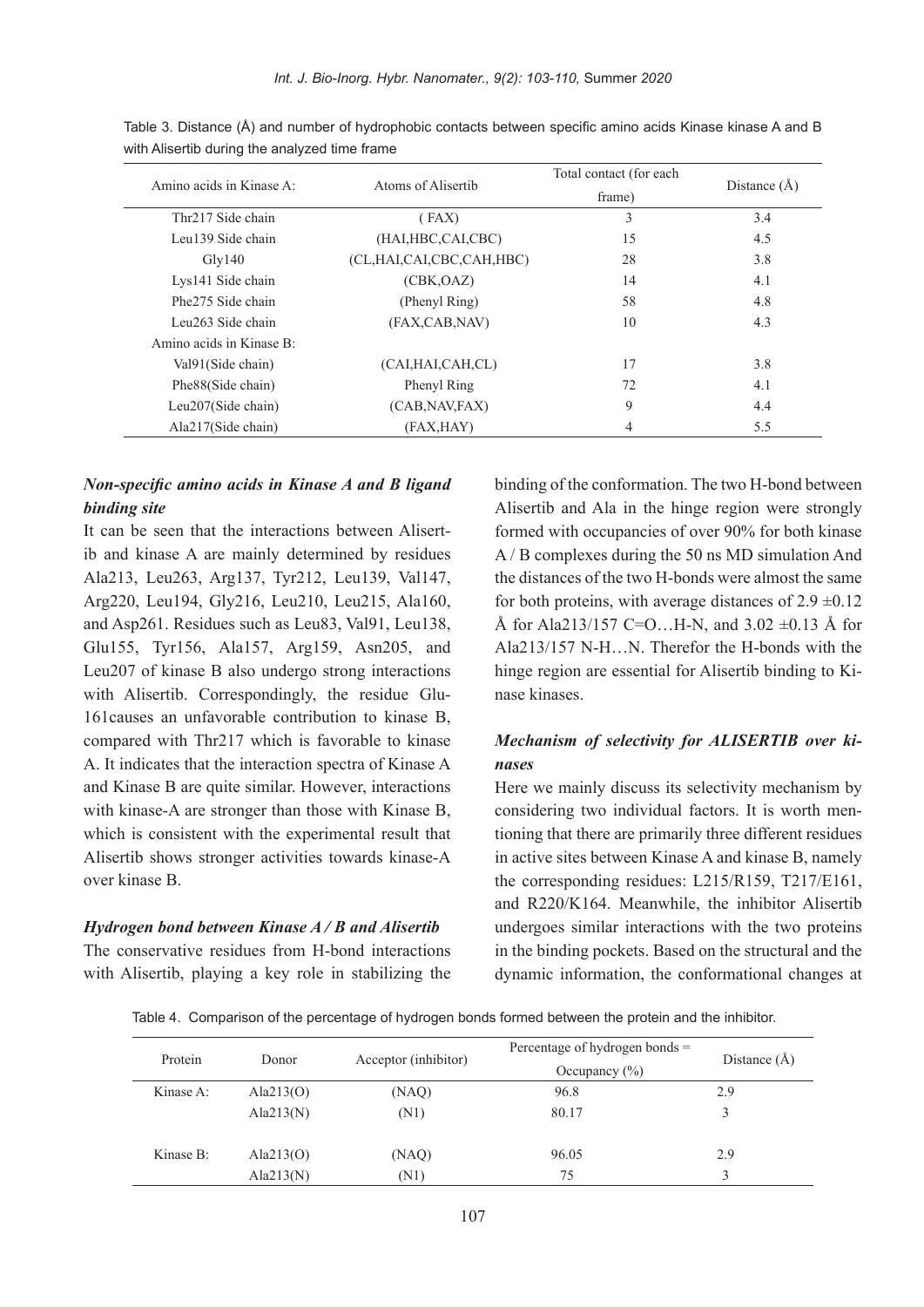ferent residues and free energy calculations ranked the the active sites were compared, especially for the difactivities reasonably and analyzed the differences and energy components.

# **CONCLUSIONS**

In the current work, we mainly aimed to clarify the vide useful guidance for the rational design of new molecular mechanism of selective inhibitor and propotential selective inhibitors of Kinase kinase A. Our ties of the binding pocket from polar to hydrophobic simulation results show that the different properarising from the induced favorable interactions with two important variable residues within the active site play a key role in the binding selectivity. Alisertib, a modified compound of MLN8054, is reported as a second-generation kinase-A selective inhibitor with increased anti-tumor activity  $[1, 25]$ . Compared with its predecessor MLN 8054, the structure of Alisetib is improved by introducing methoxyl to the benzoic acid and difluorophenyl groups. These modifications could strengthen the interactions in the binding site.

Molecular dynamics simulation, binding free energy calculation, and per-residue decomposition analysis were performed to study the inhibition and subtype selectivity mechanism of Alisertib to kinase A and B protein kinases. To improve the selectivity for Kinase A over kinase B, enhancing the interactions with Phe due Glu161 in kinase B contributes unfavorably to 144 and Asp274 should be an effective way. The resitions with Alisertib. The information gained from this responding Thr217 in kinase-A has favorable interac-Alisertib with electrostatic repulsion, while the corstudy should help lead to the design and discovery of new inhibitors with improved binding properties.

# **AUTHOR CONTRIBUTIONS**

formed the experiments: ME. Analyzed the data: Conceived and designed the experiments: NM. Per-ME FY NM. Contributed reagents/ materials/analysis tools: NM. Wrote the paper: ME.

# **REFERENCES**

- [1] Bernard, M., Sanseau, P., Henry, C., Couturier, A. and Prigent, C. 1998. Cloning of STK13, a third human protein kinase related to Drosophila kinase and budding yeast Ipl1 that maps on chromosome 19q13.3-ter. Genomics, 53(3), 406-409.
- [2] Bayliss, R. and Sardon, T. 2003. Structural Basis of kinase-A Activation by TPX2 at the Mitotic Spindle. Mol. Cell, 12(4), 851-862.
- [3] Yan, X., Cao, L., Li, O., Wu, Y., Zhang, H. and ated with Survivin and required for cytokinesis. Saiyin, H, et al. 2005. Kinase C is directly associ-Genes Cells, 10(6), Jun, 617-626.
- [4] Cimini, D., Howell, B., Maddox, P., Khodjakov, A., Degrassi, F. and Salmon. E.D. 2001. Merotelic kinetochore orientation is a major mechanism of an euploidy in mitotic mammalian tissue cells. J. Cell Biol., 153(3), 517-527.
- [5] Cheung, C.H.A., Coumar, M.S., Hsieh, H.P. and Chang, J.Y. 2009. Kinase inhibitors in preclinical and clinical testing. Expert Opin. Invest. Drugs, 18(4), 379-398.
- [6] Dodson, C.A., Kosmopoulou, M., Richards, M.W., Atrash, B., Bavetsias, V., Blagg, J. and Bayliss, R. 2010. Crystal structure of a Kinase-A mutant sights into selectivity and drug design. Biochem. that mimics Kinase-B bound to MLN8054: in- $J, 427(1), 19-28.$
- [7] Sloane, D.A., Trikic, M.Z., Chu, M.L.H., Lamers, M.B.A.C., Mason, C.S., Mueller, I., Savory, W.J., Inhibitors A Mutants for Cellular Target Validation of the Small Molecule Kinase Inhibitors Williams, D.H. and Eyers, P.A. 2010. Drug-Resistant Kinase A Mutants for Cellular Target Vali-Williams, D.H. and Eyers, P.A. 2010. Drug-Re-MLN8054 and Alisertib. ACS chem. Biol, 5(6), 563-576.
- sedy, J., Perrone, G., Mani, M., Ikeda, H., Bianchi, G., Hu, Y., Cirstea, D., Santo, L., Tai, Y.T., [8] Görgün, G., Calabrese, E., Hideshima, T., Ecsedy, J., Perrone, G., Mani, M., Ikeda, H., Bian-Nahar, S., Zheng, M., Bandi, M., Carrasco, RD., tor Alisertib induces cytotoxicity and cell-cycle son, K.C. 2010. A novel Kinase-A kinase inhibi-Raje, N., Munshi, N., Richardson, P., and Anderarrest in multiple myeloma. Blood,  $115(25)$ , 5202-5213.
- [9] Sessa, F., Mapelli, M., Ciferri, C., Tarricone, C.,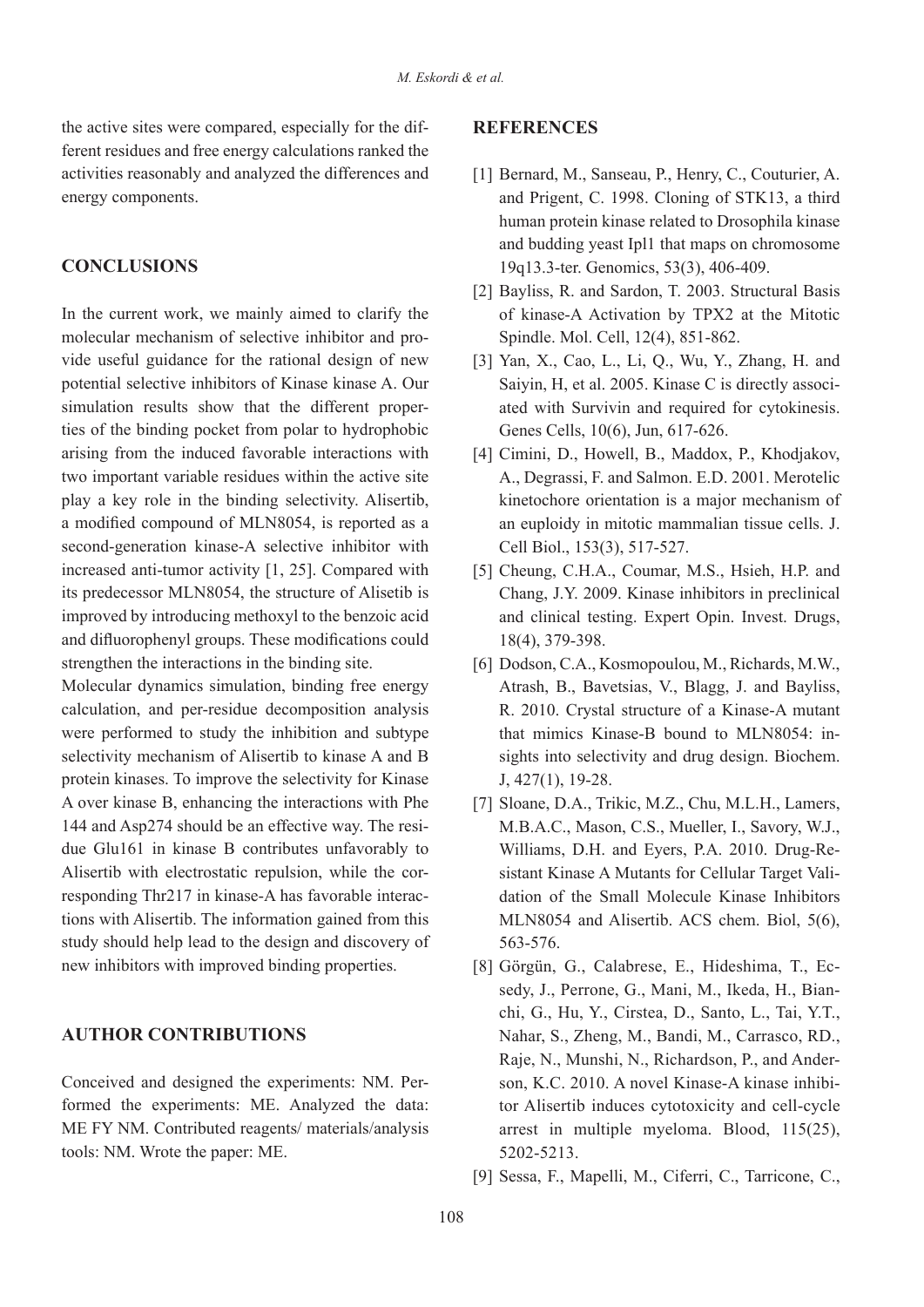Areces, L.B., Schneider, T.R., Todd Stukenberg, P. and Musacchio, A. 2005. Mechanism of Kinase B Activation by INCENP and Inhibition by Hesper-<br>adin. Mol. Cell 18 (3), 379–391.

- [10]Nair, J.S, Schwartz, G.K. 2016. Alisertib: A dual inhibitor of kinase A and B in soft tissue sarcomas. Oncotarget, 7(11), 12893-12903.
- [11] Sells, T., Ecsedy, J., Stroud, S., Janowick, D., Hoar, K., LeRoy, P., Wysong, D., Zhang, M., Huck, J., Silverman, L., Chen, W., Bembenek, M., Claiborne C., and Manfredi, M. 2008. Alisertib: an orally active small molecule inhibitor of Kinase A kinase in phase I clinical trials. AACR, 68(9). 237.
- [12] Siddiqi, T., Frankel, P., Beume .r J.H., Kiesel. B.F., Christner, S., Ruel, C., Song, JY., Chen, plewell, L., Puverel, S., Piekarz, R., Forman, SJ., R., Kelly, KR., Ailawadhi, S., Kaesberg, P., Pop-Newman, EM. 2014. Phase 1 Study of Alisertib, tor, in Lymphoid Malignancies. Blood,  $124(21)$ , nostat, a Histone Deacetylase (HDAC) Inhibia Kinase KinaseA Inhibitor, Combined with Vori-4483.
- $[13]$ Helfrich, B.A., Kim, J., Gao, D., Chan, D.C., hibitor, inhibits the growth of SCLC cell lines tib  $(AZD1152)$ , a small molecule Kinase B in-Zhang, Z., Tan, AC., Bunn. PA Jr. 2016. Baraserin vitro and in vivo. Mol Cancer Ther,  $15(10)$ , 2322.–2314
- mussen, R.K., Ajose-Adeogun, A.O., Nakayama. [14] Harrington, E.A., Bebbington, D., Moore J., Ras-Hercend, A., Su, M., Golec, JM., Miller, KM. T., Graham, J.A., Demur. C., Hercend. T., Diuecule inhibitor of the kinases, suppresses tumor  $2004$ , VX-680, a potent and selective small-molgrowth in vivo. Nat Med,  $10(3)$ ,  $262-267$ .
- [15] Bedrick, BG., and Ruderman, J.V. 2005. Kinase meinduced Spindle Assembly, the Completion of Kinase Inhibitor ZM447439 Blocks Chromosopus Egg Extracts Molecular Biology of the Cell, ment of the Spindle Integrity Checkpoint in Xeno-Chromosome Condensation, and the Establish- $16(3)$ ,  $1305 - 1318$ .
- lease 9.21, Departments of Biopharmaceutical [16]Sali, A., MODELLER 9.9, 2011, The latest Re-Sciences and Pharmaceutical Chemistry, and Cali-

fornia Institute for Quantitative Biomedical Research, San Francisco, Calif, USA, See also URL http://www.salilab.org/modeller.

- $[17]$ Xu, X., Wang, X., Xiao, Z., Li, Y. and Wang, trol the activity of Aurpra A. PloS One,  $6(2)$ , Y. 2011. Two TPX2-dependent switches con-16757.
- [18]Schymkowitz J., Borg, J., Stricher, F., Nys, R., Rousseau, F., Serrano, L. 2005. The FoldX web server: an online force field. Nucleic Acids Research, 33 (Web Server issue), 382–388.
- $[19]$ Hyperchem 7, 2002, the latest Release 8.0.10, Hypercube Inc. Scientific Software,  $info@hyper$ . .com
- lar dynamics method. Journal of Applied Physics, phic transitions in single crystals: a new molecu-[20]Parrinello, M. and Rahman, A. 1981. Polymor-52, 7182-7190.
- [21] Rahman, A. 1964. Correlation in the motion of atoms in liquid argon. Phys. Rev.,  $136, 405-411$ .
- [22] Hess, B., Bekker, H., Berendsen, H.J.C. and straint solver for molecular simulations. J. Comput. Chem, 18 (12), 1463-1472. Fraaije, J.G.E.M. 1997. LINCS: a linear constraint solver for molecular simulations. J. Com-Fraaije, J.G.E.M. 1997. LINCS: a linear con-
- [23] Kolafa, J., Perram, J.W. 1992. Cutoff Errors in the Ewald Summation Formulae for Point Charge Systems. Molecular Simulation, 9 (5), 368.–351
- 23<br>
Search, San Franciesco, Calif, USA, See also URI<br>
25 search, San Franciesco, Calif, USA, See also URI<br>
11/3 x, Xang, X, Xiao, Z, Li, Y, and Wang<br>
16 Y, 2011. Two TPX2-dependent switches conditative for the activity of [24]Morris, G.M., Goodsell, D.S., Halliday, R.S., Huey, R., Hart, W.E., Belew, R.K., Olson, A.J. ian Genetic Algorithm and an Empirical Binding 1998. Automated Docking Using a Lamarck-Free Energy Function. Computational Chemistry, 19(14), 1639-1662.
	- $[25]$ Yang, Y., Shen, Y., Li, S., Jin, N., Liu, H. and Yao, X. 2012. Molecular dynamics and free energy studies on Kinase kinase A and its mutant bound nism of subtype selectivity. Mol. BioSyst.,  $8(11)$ . with MLN8054: insight into molecular mecha-3049-3060.
	- lenges in Protein-Ligand Docking. International [ $26$ ]Huang, S.Y., Zou, X.,  $2010$ . Advances and Chal-Journal of Molecular Sciences 11 (8), 3016-3034.
	- [27] Wallace, A.C., Laskowski, R.A., Thornton, J.M. 1995. LIGPLOT: a program to generate schematic diagrams of protein-ligand interactions. Protein